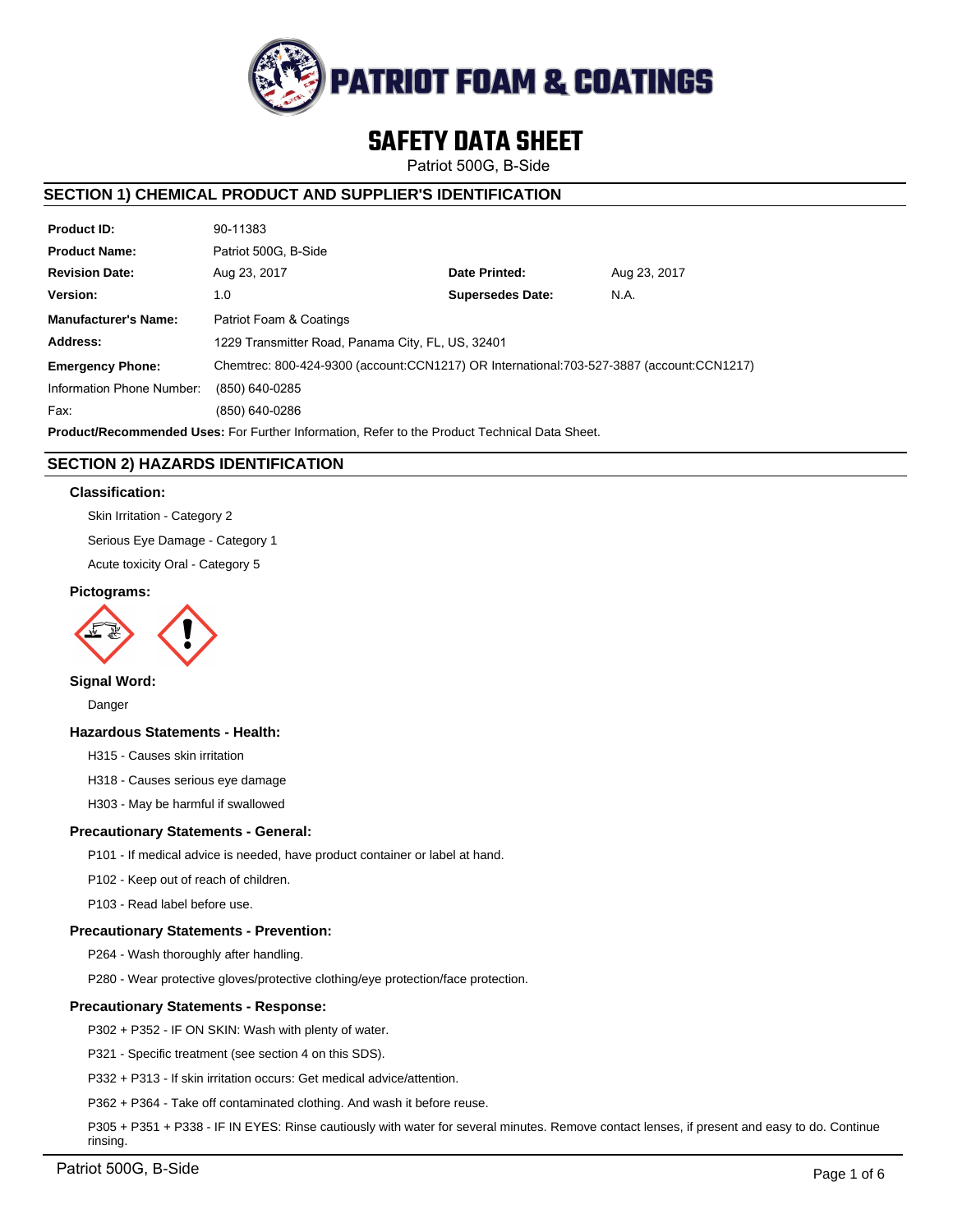P310 - Immediately call a POISON CENTER or doctor.

P312 - Call a POISON CENTER/doctor if you feel unwell.

#### **Precautionary Statements - Storage:**

No precautionary statement available.

# **Precautionary Statements - Disposal:**

No precautionary statement available.

# **SECTION 3) COMPOSITION / INFORMATION ON INGREDIENTS**

| <b>CAS</b>                                                                                                                                                                                                                         | <b>Chemical Name</b>                                 | % By Weight |  |  |
|------------------------------------------------------------------------------------------------------------------------------------------------------------------------------------------------------------------------------------|------------------------------------------------------|-------------|--|--|
| 0127087-87-0                                                                                                                                                                                                                       | NONYL PHENOL ETHOXYLATE                              | 8% - 14%    |  |  |
| 0002212-32-0                                                                                                                                                                                                                       | 2-{ [2-(DIMETHYLAMINO) ETHYL ] METHYLAMINO }-ETHANOL | $2\% - 5\%$ |  |  |
| 0000280-57-9                                                                                                                                                                                                                       | 1,4-DIAZOBICYCLO (2,2,2)OCTANE                       | $2\% - 5\%$ |  |  |
| $\bullet$ . The set of the set of the set of the set of the set of the set of the set of the set of the set of the set of the set of the set of the set of the set of the set of the set of the set of the set of the set of the s |                                                      |             |  |  |

Specific chemical identity and/or exact percentage (concentration) of the composition has been withheld to protect confidentiality.

# **SECTION 4) FIRST-AID MEASURES**

#### **Inhalation:**

Remove source of exposure or move person to fresh air and keep comfortable for breathing. If experiencing respiratory symptoms: Call a POISON CENTER/doctor. If breathing is difficult, trained personnel should administer emergency oxygen if advised to do so by the POISON CENTER/doctor.

If exposed/feel unwell/concerned: Call a POISON CENTER/doctor.

#### **Skin Contact:**

Take off contaminated clothing, shoes and leather goods (e.g. watchbands, belts). Gently blot or brush away excess product. Wash with plenty of lukewarm, gently flowing water for a duration of 15-20 minutes. If skin irritation or rash occurs: Get medical advice/attention. Wash contaminated clothing before re-use or discard.

IF exposed or concerned: Get medical advice/attention.

#### **Eye Contact:**

Avoid direct contact. Wear chemical protective gloves, if necessary.

Rinse eyes cautiously with lukewarm, gently flowing water for several minutes, while holding the eyelids open. Remove contact lenses, if present and easy to do. Continue rinsing for 15-20 minutes. Take care not to rinse contaminated water into the unaffected eye or onto the face. If eye irritation persists: Get medical advice/attention.

#### **Ingestion:**

Rinse mouth. Do NOT induce vomiting. Immediately call a POISON CENTER/doctor. If vomiting occurs naturally, lie on your side, in the recovery position.

IF exposed or concerned: Get medical advice/attention.

# **SECTION 5) FIRE-FIGHTING MEASURES**

#### **Suitable Extinguishing Media:**

Dry chemical, foam, carbon dioxide is recommended. Water spray is recommended to cool or protect exposed materials or structures. Carbon dioxide can displace oxygen. Use caution when applying carbon dioxide in confined spaces. Simultaneous use of foam and water on the same surface is to be avoided as water destroys the foam. Sand or earth may be used for small fires only.

#### **Specific Hazards in Case of Fire:**

Heated containers may build up pressure and rupture violently. Therefore, use cold water to cool fire-exposed containers.

#### **Fire-fighting Procedures:**

Isolate immediate hazard area and keep unauthorized personnel out. Stop spill/release if it can be done safely. Move undamaged containers from immediate hazard area if it can be done safely. Water spray may be useful in minimizing or dispersing vapors and to protect personnel. Water may be ineffective but can be used to cool containers exposed to heat or flame. Caution should be exercised when using water or foam as frothing may occur, especially if sprayed into containers of hot, burning liquid.

Dispose of fire debris and contaminated extinguishing water in accordance with official regulations.

#### **Special Protective Actions:**

Wear NIOSH approved self-contained breathing apparatus in positive pressure mode with full-face piece. Boots, gloves (neoprene), goggles, and full protective clothing are also required.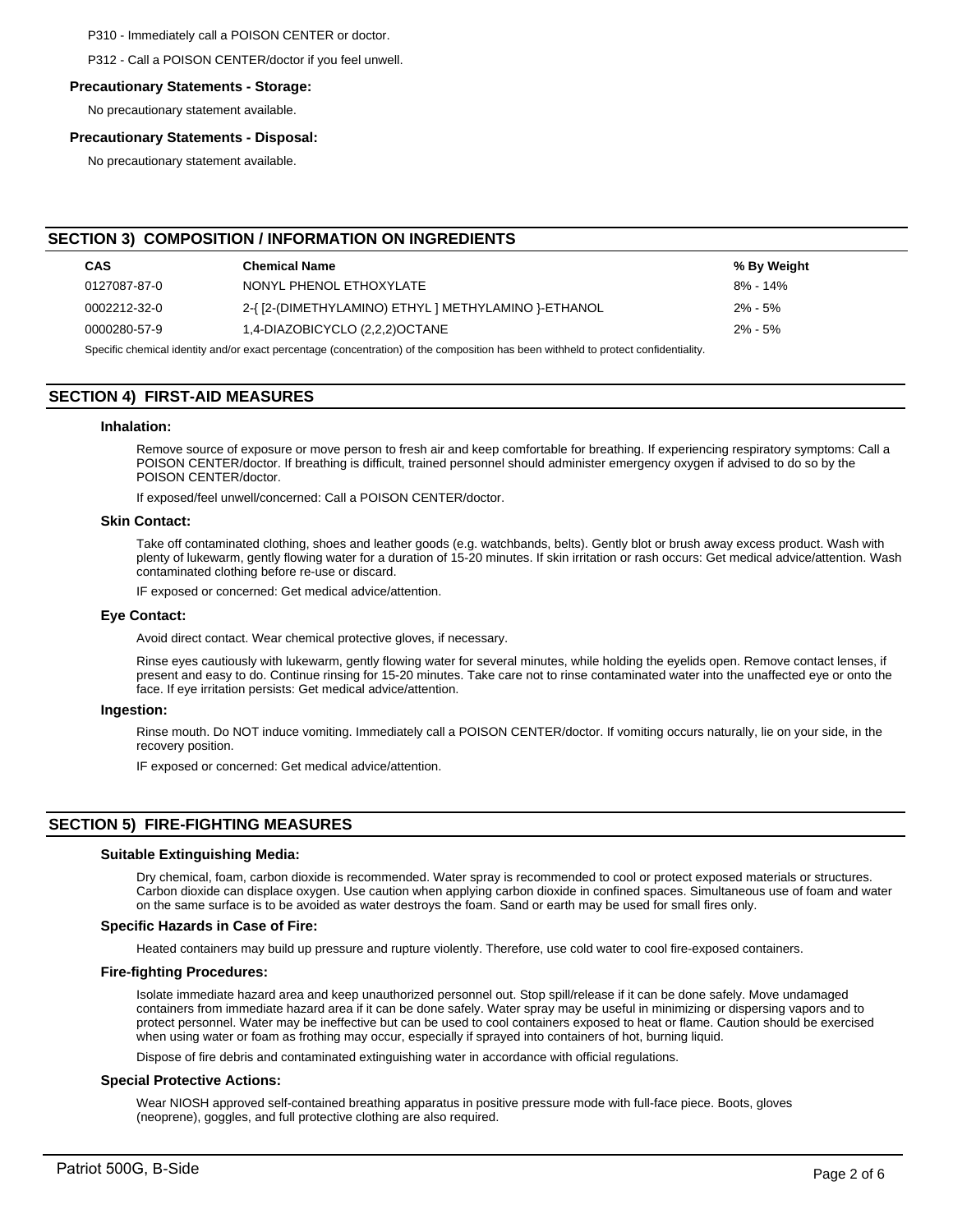# **SECTION 6) ACCIDENTAL RELEASE MEASURES**

#### **Emergency Procedure:**

ELIMINATE all ignition sources (no smoking, flares, sparks or flames in immediate area).

Do not touch or walk through spilled material.

Isolate hazard area and keep unnecessary people away. Remove all possible sources of ignition in the surrounding area. Notify authorities if any exposure to the general public or the environment occurs or is likely to occur.

If spilled material is cleaned up using a regulated solvent, the resulting waste mixture may be regulated.

#### **Recommended Equipment:**

Appropriate dust or face mask to eliminate breathing foam dust particulates.

#### **Personal Precautions:**

Avoid breathing vapors. Avoid contact with skin, eyes or clothing. Do not touch damaged containers or spilled materials unless wearing appropriate protective clothing.

#### **Environmental Precautions:**

Stop spill/release if it can be done safely. Prevent spilled material from entering sewers, storm drains, other unauthorized drainage systems and natural waterways by using sand, earth, or other appropriate barriers.

#### **Methods and Materials for Containment and Cleaning up:**

Contain and absorb large spillages onto an inert, non-flammable adsorbent carrier (such as earth or sand). Shovel into open-top drums or plastic bags for further decontamination, if necessary. Wash the spillage area clean with liquid decontaminate. Remove and properly dispose of residues. Notify applicable government authorities if release is reportable.

# **SECTION 7) HANDLING AND STORAGE**

#### **General:**

Wash hands after use. Do not get in eyes, on skin or on clothing. Do not breathe vapors or mists. Use good personal hygiene practices. Eating, drinking and smoking in work areas is prohibited. Remove contaminated clothing and protective equipment before entering eating areas.

#### **Ventilation Requirements:**

Use only with adequate ventilation to control air contaminants to their exposure limits. The use of local ventilation is recommended to control emissions near the source.

#### **Storage Room Requirements:**

Keep container(s) tightly closed and properly labeled. Store in cool, dry, well-ventilated areas away from heat, direct sunlight, strong oxidizers and any incompatibilities. Store in approved containers and protect against physical damage. Keep containers securely sealed when not in use. Indoor storage should meet OSHA standards and appropriate fire codes. Containers that have been opened must be carefully resealed to prevent leakage. Empty container retain residue and may be dangerous.

Use non-sparking ventilation systems, approved explosion-proof equipment and intrinsically safe electrical systems in areas where this product is used and stored.

Ground and bond containers and receiving equipment. Avoid static electricity by grounding.

Do not cut, drill, grind, weld, or perform similar operations on or near containers. Do not pressurize containers to empty them. Ground all structures, transfer containers and equipment to conform to the national electrical code. Use procedures that prevent static electrical sparks. Static electricity may accumulate and create a fire hazard.

Ideal storage temperature is 50-75°F.

# **SECTION 8) EXPOSURE CONTROLS/PERSONAL PROTECTION**

#### **Eye Protection:**

Wear eye protection with side shields or goggles. Wear indirect-vent, impact and splash resistant goggles when working with liquids. If additional protection is needed for entire face, use in combination with a face shield.

# **Skin Protection:**

Use of gloves approved to relevant standards made from the following materials may provide suitable chemical protection: PVC, neoprene or nitrile rubber gloves. Suitability and durability of a glove is dependent on usage, e.g. frequency and duration of contact, chemical resistance of glove material, glove thickness, dexterity. Always seek advice from glove suppliers. Contaminated gloves should be replaced. Use of an apron and over- boots of chemically impervious materials such as neoprene or nitrile rubber is recommended to avoid skin sensitization. The type of protective equipment must be selected according to the concentration and amount of the dangerous substance at the specific workplace. Launder soiled clothes or properly disposed of contaminated material, which cannot be decontaminated.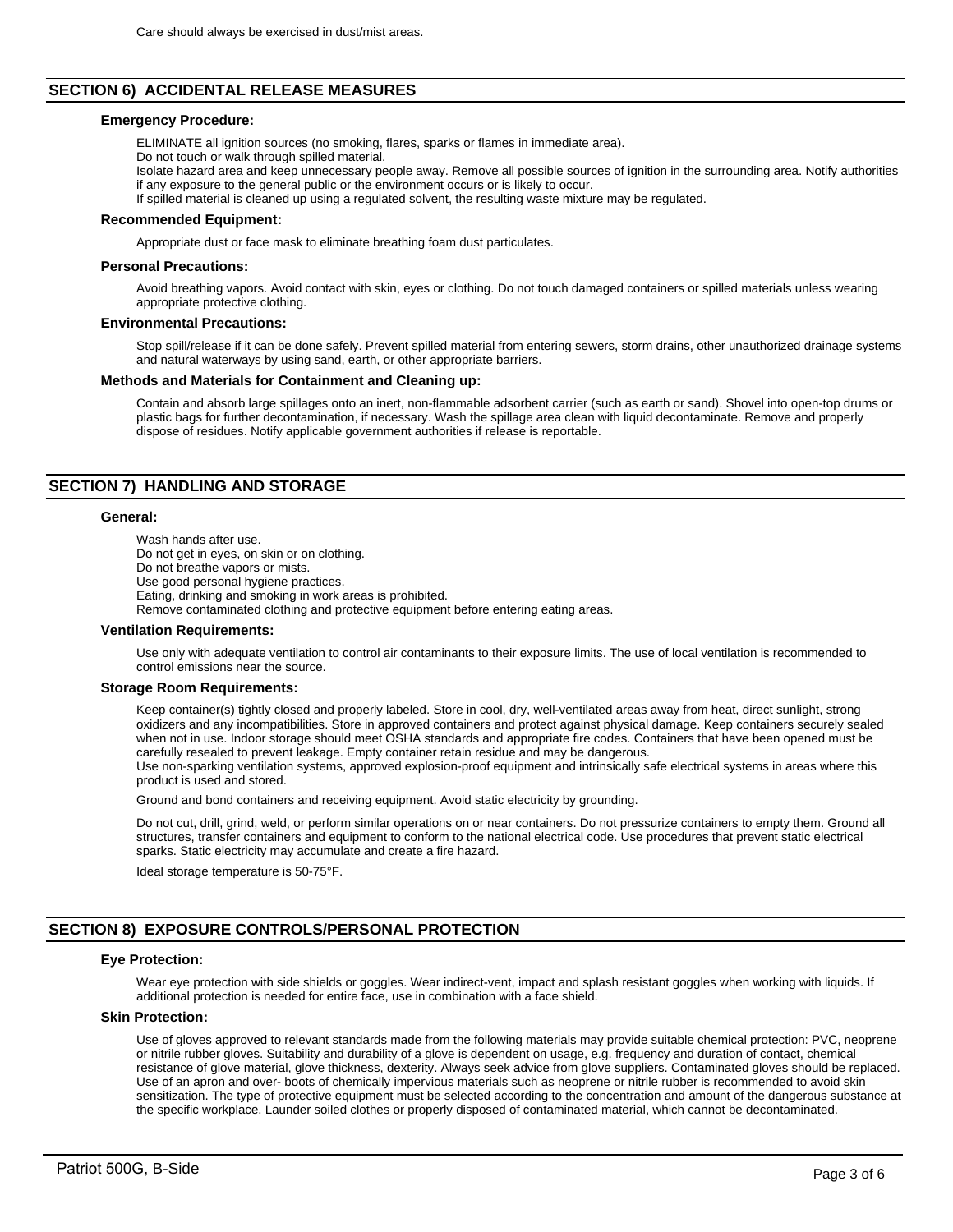Depending on conditions of use, additional protection may be required such as apron, arm covers, or full body suit. Wash contaminated clothing before re-wearing.

# **Respiratory Protection:**

If airborne concentrations exceed or are expected to exceed the TLV, use MSHA/NIOSH approved positive pressure supplied pressure supplied air respiratory with a full face piece or an air supplied hood. For emergencies, use a positive pressure self-contained breathing apparatus.

## **Appropriate Engineering Controls:**

Provide exhaust ventilation or other engineering controls to keep the airborne concentrations of vapors below their respective threshold limit value.

None of the chemicals in Section 3 are regulated under "OSHA\_Tables\_Z1\_Z2\_Z3", "OSHACarcinogen - OSHA Carcinogen", "OSHAtppm", "OSHAtmg", "OSHAsppm", "OSHAsmg", "ACGIHtppm", "ACGIHtmg", "ACGIHsppm", "ACGIHsmg", "nioshtppm", "nioshtmg", "nioshsppm", "nioshsmg", "NIOSH\_carcinogen", "OSHA\_SkinDesignation"

# **SECTION 9) PHYSICAL AND CHEMICAL PROPERTIES**

| <b>Physical and Chemical Properties</b> |                              |                      |  |  |
|-----------------------------------------|------------------------------|----------------------|--|--|
|                                         | Density                      | 8.27 lb/gal          |  |  |
|                                         | <b>Specific Gravity</b>      | 0.99                 |  |  |
|                                         | <b>VOC Regulatory</b>        | $0.00$ lb/gal        |  |  |
|                                         | VOC Part A & B Combined      | N.A.                 |  |  |
|                                         | Appearance                   | Liquid               |  |  |
|                                         | <b>Odor Threshold</b>        | N.A.                 |  |  |
|                                         | <b>Odor Description</b>      | <b>Mild Chemical</b> |  |  |
|                                         | pH                           | N.A.                 |  |  |
|                                         | <b>Water Solubility</b>      | N.A.                 |  |  |
|                                         | Flammability                 | N/A                  |  |  |
|                                         | Flash Point Symbol           | N.A.                 |  |  |
|                                         | <b>Flash Point</b>           | 95 °C                |  |  |
|                                         | Viscosity                    | N.A.                 |  |  |
|                                         | Lower Explosion Level        | N.A.                 |  |  |
|                                         | <b>Upper Explosion Level</b> | N.A.                 |  |  |
|                                         | Vapor Pressure               | N.A.                 |  |  |
|                                         | Vapor Density                | Heavier than air     |  |  |
|                                         | <b>Freezing Point</b>        | N.A.                 |  |  |
|                                         | <b>Melting Point</b>         | N.A.                 |  |  |
|                                         | Low Boiling Point            | 145 °C               |  |  |
|                                         | High Boiling Point           | N.A.                 |  |  |
|                                         | Auto Ignition Temp           | N.A.                 |  |  |
|                                         | Decomposition Pt             | N.A.                 |  |  |
|                                         | <b>Evaporation Rate</b>      | Slower than ether    |  |  |
|                                         | Coefficient Water/Oil        | N.A.                 |  |  |
|                                         |                              |                      |  |  |

# **SECTION 10) STABILITY AND REACTIVITY**

# **Stability:**

Material is stable at standard temperature and pressure.

# **Conditions to Avoid:**

Avoid high temperatures, heated material will build pressure and may rupture the container violently.

# **Hazardous Reactions/Polymerization:**

Will not occur.

# **Incompatible Materials:**

Strong mineral acids and strong alkalis will seriously degrade material. Heat may be involved.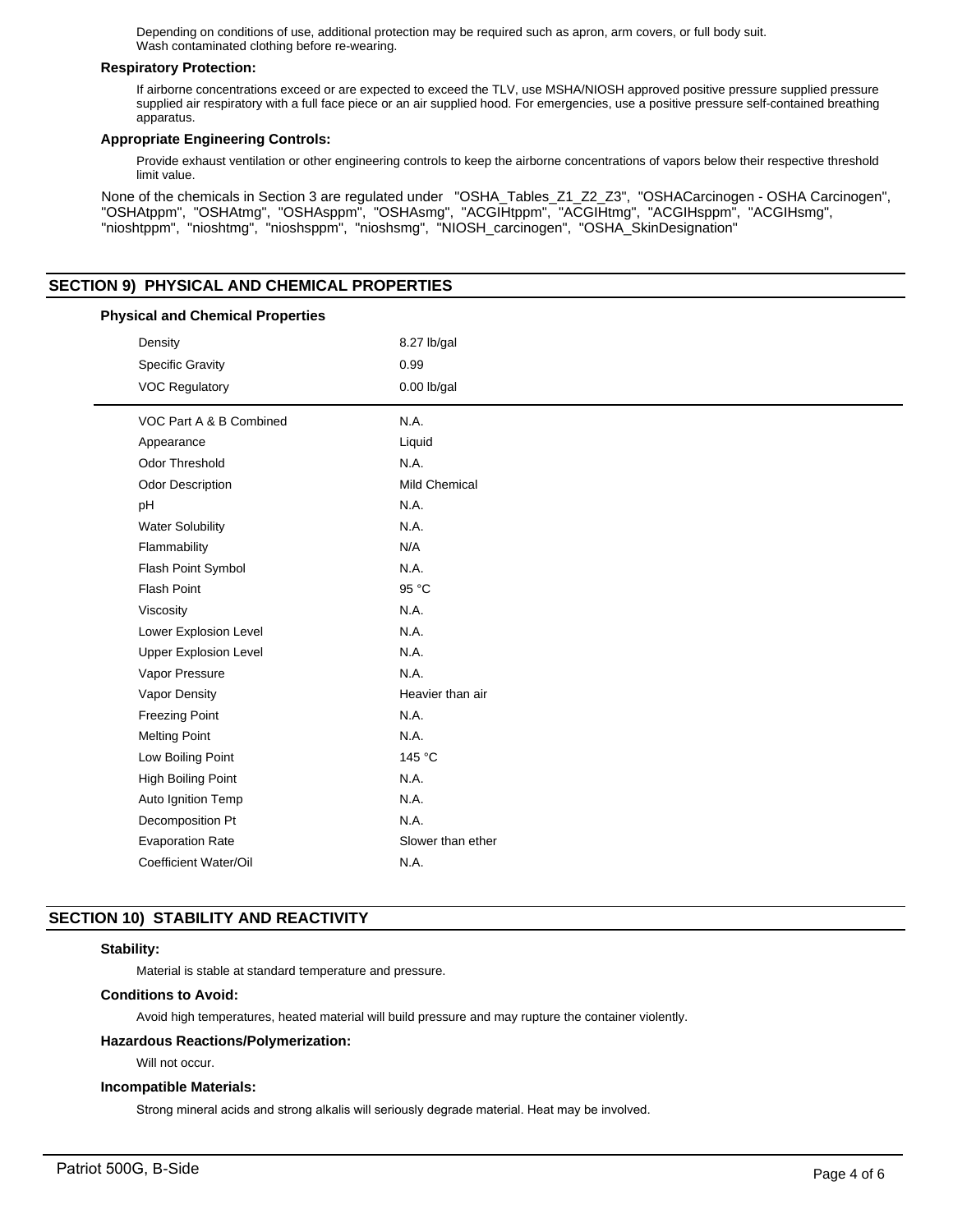# **Hazardous Decomposition Products:**

Highly unlikely under normal industrial use. Under extreme heat and fire, carbon monoxide, carbon dioxide.

# **SECTION 11) TOXICOLOGICAL INFORMATION**

#### **Skin Corrosion/Irritation:**

Causes skin irritation

#### **Serious Eye Damage/Irritation:**

Causes serious eye damage

#### **Carcinogenicity:**

No data available

## **Respiratory/Skin Sensitization:**

No data available

#### **Germ Cell Mutagenicity:**

No data available

# **Reproductive Toxicity:**

No data available

#### **Specific Target Organ Toxicity - Single Exposure:**

No data available

# **Specific Target Organ Toxicity - Repeated Exposure:**

No data available

# **Aspiration Hazard:**

No data available

#### **Acute Toxicity:**

No data available

# **SECTION 12) ECOLOGICAL INFORMATION**

# **Toxicity:**

No data available.

# **Persistence and Degradability:**

No data available.

#### **Bioaccumulative Potential:**

No data available.

#### **Mobility in Soil:**

No data available.

#### **Other Adverse Effects:**

No data available.

# **SECTION 13) DISPOSAL CONSIDERATIONS**

#### **Waste Disposal:**

Under RCRA, it is the responsibility of the user of the product, to determine a the time of disposal whether the product meets RCRA criteria for hazardous waste. Waste management should be in full compliance with federal, state, and local laws.

Empty containers retain product residue which may exhibit hazards of material, therefore do not pressurize, cut, glaze, weld or use for any other purposes. Return drums to reclamation centers for proper cleaning and reuse.

# **SECTION 14) TRANSPORT INFORMATION**

#### **U.S. DOT Information:**

Not Regulated